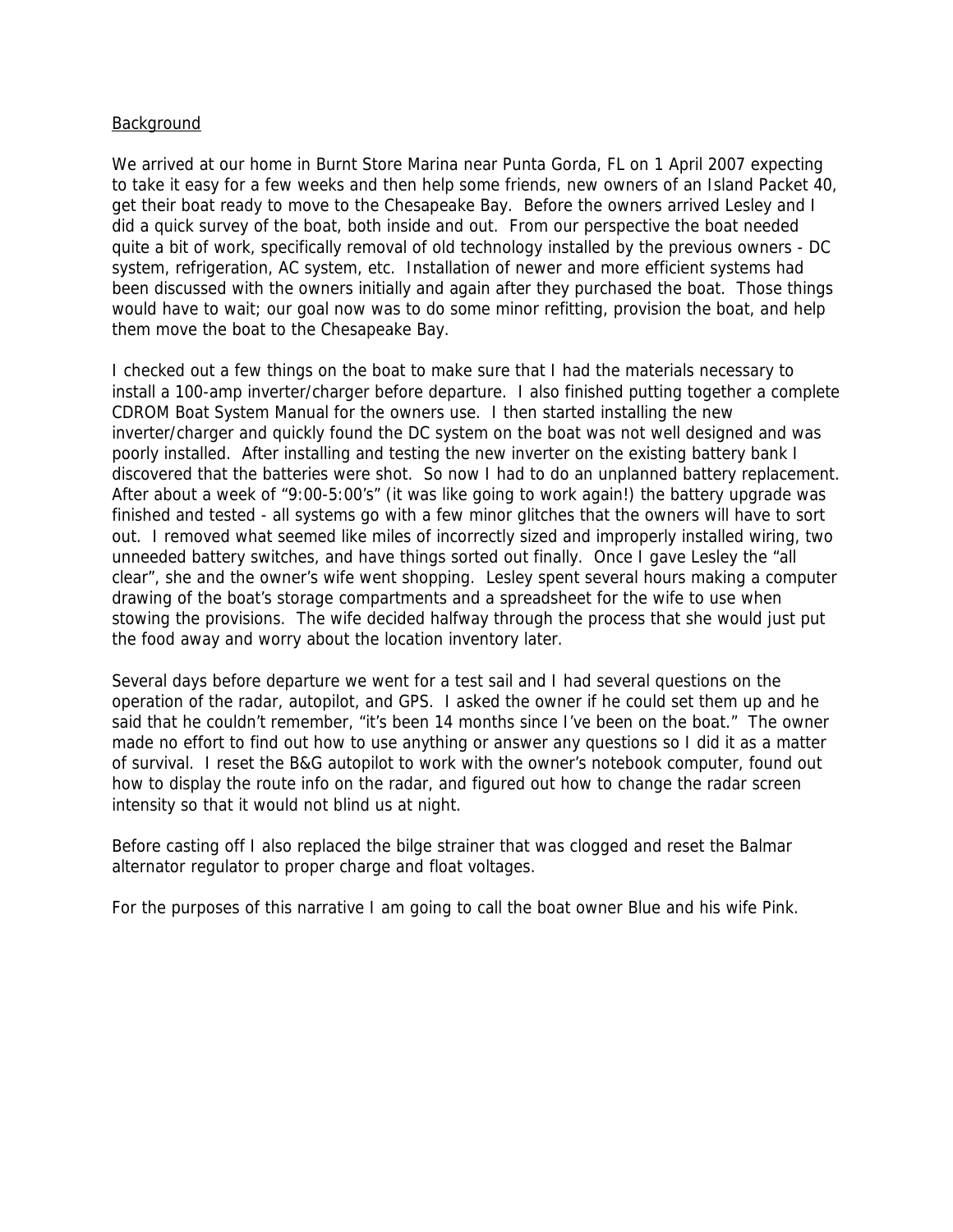## The Trip

29 April 2006 - Departure from Burnt Store Marina: We departed the marina at approx 4:00 p.m. and anchored for the night off of Useppa Island, close to Boca Grande Pass, for an easy departure to the Dry Tortugas the next morning.

30 April 2006 – Enroute The Dry Tortugas: Departed Useppa Island at 10:00 a.m. Weighing anchor was quite a sight; Pink motored up over the anchor, motored back off the anchor, motored up over the anchor… Not sure what their routine was so we just watched. With the anchor finally up we headed out Boca Grande Pass into the Gulf of Mexico. Once clear of the channel and on our course for the Dry Tortugas we were able to sail or motor-sail until about 11:00 p.m. when the wind kicked up, gusting to 27 knots. We double reefed the main and set the staysail and were averaging about 5.1 knots. Seas continued to build to 5-7 feet on the port quarter as the night progressed. The owners had the 2:00-5:00 a.m. and 5:00-8:00 a.m. watches. With the wind dying and waves building, none of us got much sleep. I got up to check on our speed and saw that the SOG had dropped to below 3 knots so I asked Blue if he could get us back up to 5 knots so we could dampen the rolling motion and get to the Dry Tortugas before dark. That caused a bit of friction but the boat motion improved considerably. I got up again at 6:00 a.m. and made coffee using the newly installed inverter. It was interesting watching the coffee drip out of the grounds basket at about a 45-degree angle as we bounced back and forth; I had to hold the coffee pot and try to anticipate the rolling so that the coffee would make it into the pot!

1 May 2006 - Land Ho: We spotted Fort Jefferson about 7 miles out and it was a welcome sight. We anchored in 15 feet of crystal clear water and had a confrontation with Blue over placement of the anchor. We finally anchored and at about 10:00 a.m. went ashore to tour the Fort. Getting ashore in the dinghy was an experience, as Blue did not know how to drive or beach the dinghy. We returned to the boat and realized that we were nearly out of dinghy gas, which meant no more exploring. Blue made excuses and took the blame for not topping off the gas tank but made no effort to do anything about it! Later that afternoon/evening we talked about borrowing/buying a small amount of gas from a dive boat anchored near us but I decided to wait and see if Blue would take the initiative and try to rectify his mistake.

2 & 3 May 2006 - Marine Life in the Dry Tortugas: Woke up this morning and the dive boat, our potential source for dinghy gas, was gone! However, a catamaran had anchored nearby sometime during the night. Wanting to do some more exploring of the islands and knowing that Blue wouldn't do anything about the gas situation, I jumped into the dinghy and headed over to the catamaran. The two guys aboard the Cat, from Healdsburg and Redwood City, CA, understood our predicament and were happy to give us 3 gallons. Meanwhile aboard the boat Lesley discussed the importance of the dinghy and gas with Blue. Her comments must have been brutal the way he raised his voice and shook his finger in her face! Oh well, he'll get over it.

Birds everywhere! Flocks of birds of all types were nesting on Bush Key. Several large fish too, including a 5-foot barracuda that stayed by the boat while I fed it meat scraps. I think I also saw a small shark cruise under the boat. Lesley and gang snorkeled near some old pilings at Fort Jefferson and saw large tuna, another big barracuda, and a nurse shark. I stayed in the dinghy and saw a small ray blast out of the water. We headed back to the boat to run the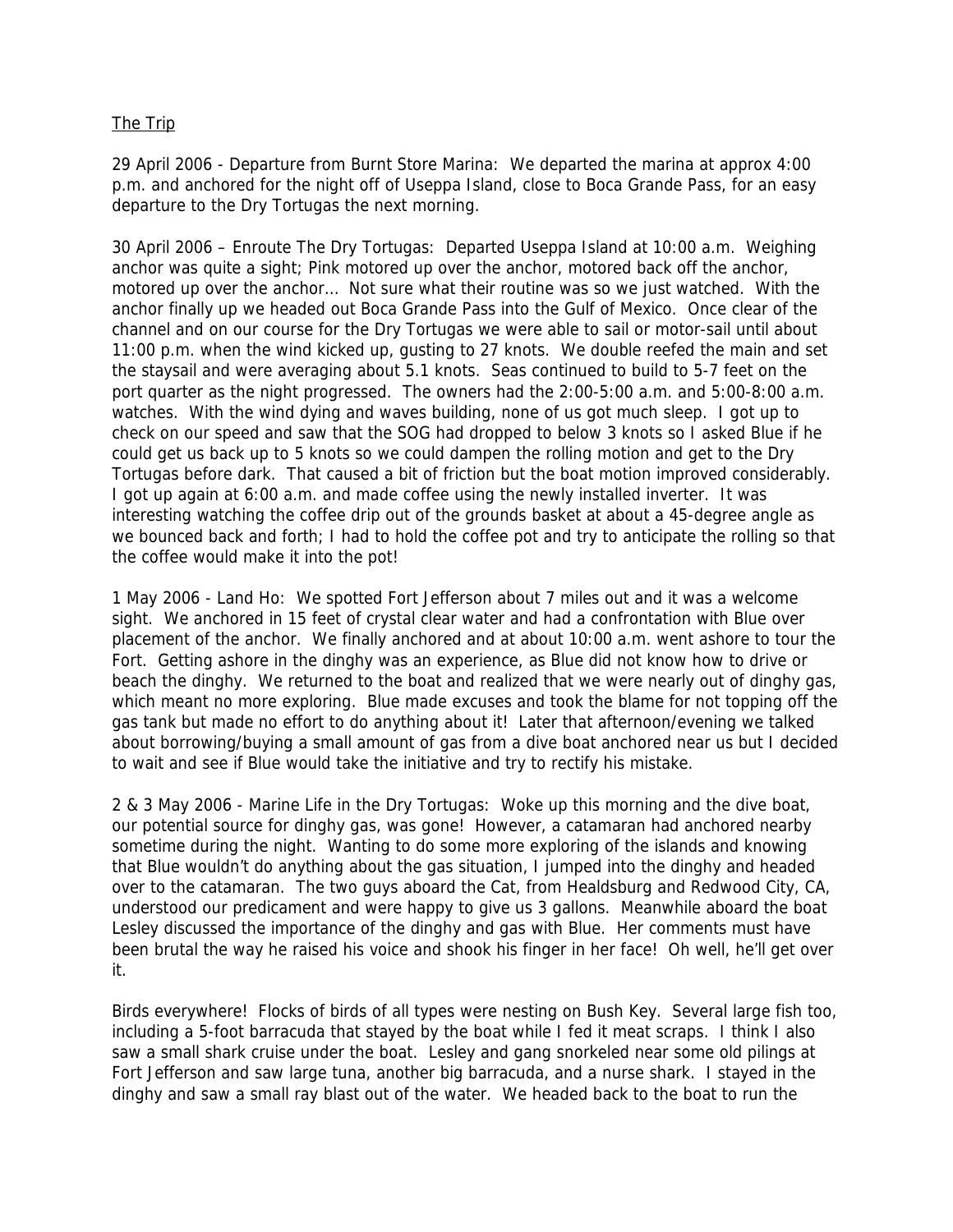refrigeration system. The system onboard is so inadequate that the engine has to be run several hours each day to keep our food frozen/cold; what a pain. To top it off the fridge freezes everything stored near the bottom!

4-6 May 2006 - Key West: Arrived Key West and stayed overnight at Conch Harbor Marina. Arrival was dicey as Pink was at the helm and the slip that we were going into was quite tight. We managed to get the boat backed in (team driving) and then were told that there were no finger piers. No way to get off the boat as the arch and dinghy blocked the stern. We pulled out and turned around and re-parked the boat. Had a couple of cold Guinness drafts, showered, and did laundry. The Guinness did me in, gout got my big toe again, but after taking 4 doses of colchicine I was fine and could walk again. The next morning we got up and Lesley and I made a quick tour of shops near the marina. We found a small, very nicely stocked market so bought several things we needed and returned to the boat to put things away. Since the marina fees included use of the hotel amenities, we went to the dockside pool and Lesley swam while I ordered Mother's Day flowers and wrote out post cards. We had a nice lunch, cracked conch and grouper fingers, before leaving the marina for the anchorage near Wisteria Island. After fueling up and leaving the marina I noticed that the bilge pump was running every few minutes. A quick check of the packing gland revealed the dripless seal had come apart and was leaking badly. Blue made several frantic calls to local service facilities looking for somewhere to haul the boat and have the seal repaired. He found someone who talked me through the process and I was able to readjust the seal and stop the leak. We now have a dry bilge but we continue to have an unusual vibration above 2400 rpm. As we anchored I noticed that Blue did not know how to release the clutch on the manual windlass so I showed him how. Not sure what is going on but Blue and Pink are acting very unusual. Spent most of the day of the 6th ashore sightseeing, mailed some postcards, and had lunch at Sloppy Joe's.

7 May 2006 - On our Way to Marathon: Blue slipped and fell on the bowsprit as he was bringing up the anchor; he seems OK but hit his chest very hard. The Bow thruster is not working. I checked main power and verified that relays are functioning. We were underway with steep waves and wind on the nose until we cleared the channel. I had a hard time explaining to Pink the effects of opposing wind/current and set and drift. Had they taken a coastal navigation class as we recommended when we visited them last winter, this and every other discussion we've had with them since leaving Burnt Store would have been unnecessary. Jib up and we motor-sailed to Marathon. I plotted a course from Marathon to Savannah using best guess for Gulf Stream location and will refine once we get Jennifer Clark's route information. During the trip to Marathon we had a real heavy smoke/haze that we think is from burning the sugar cane fields in Cuba.

8 May 2006 - Marathon: Verified that the bow thruster motor turns and also turns the prop. I called Vetus in MD and confirmed that the solenoid pack is bad. Blue ordered a new one for shipment to Savannah, GA. With a minimum of a 60-hour passage to Savannah and no discussion of what we would eat enroute, Lesley told me to get the Pink and Blue off the boat long enough for us to cook a few meals. Since they still don't comprehend the basics of cruising, I forced the issue by taking them ashore and dropping them off. I told them where to find the grocery store, buy whatever we need, and call me on the cell phone when they were ready for me to pick them up. Lesley and I had enough time to make pot roast and porcupine meatballs to eat while offshore in the Gulf Stream. Pink and Blue were both quite grumpy, hot,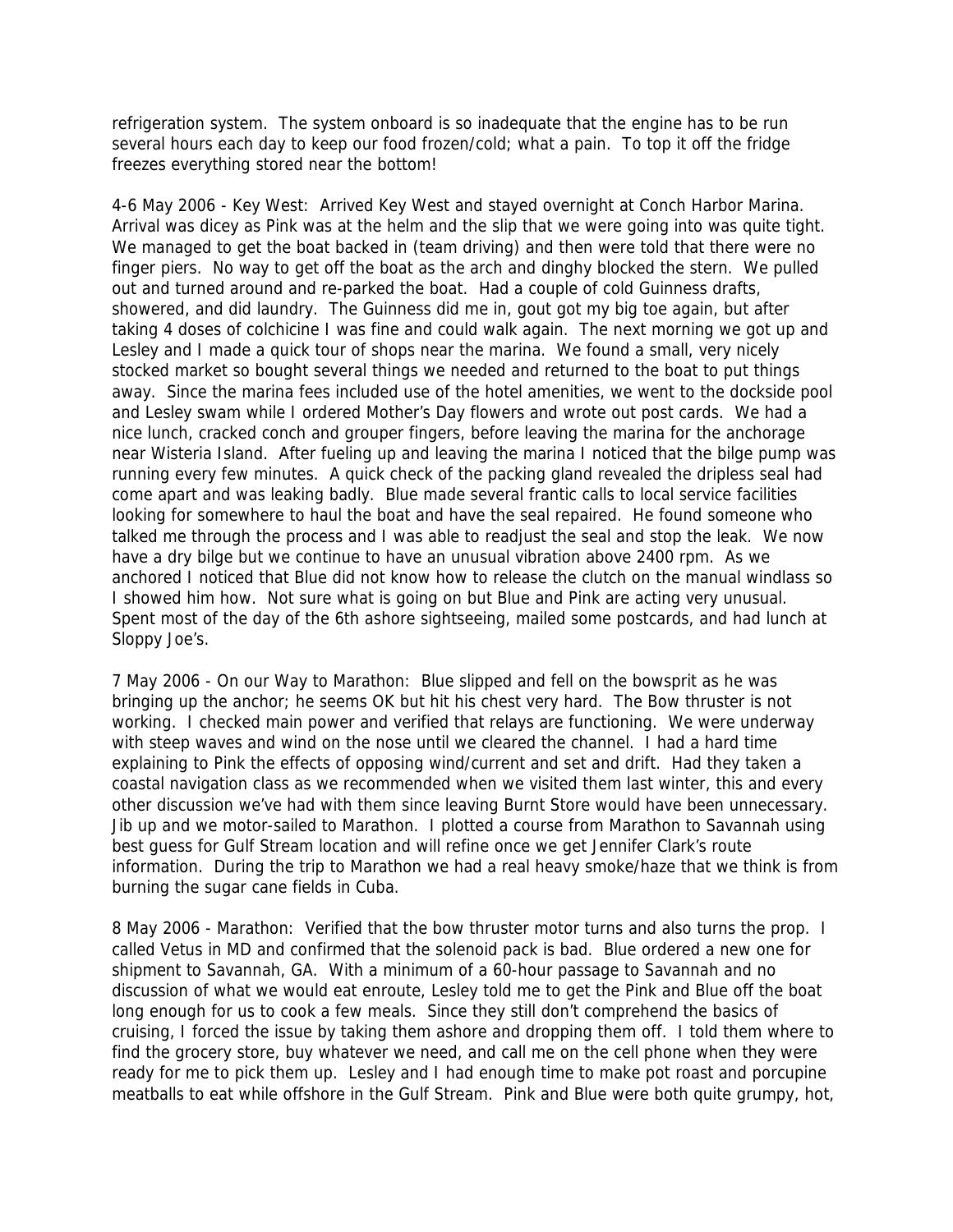and tired when they returned to the boat. In the evening Blue managed to destroy his cell phone. He had shorted the data port plug when he tried to plug it in backwards and then threw the phone and a tantrum. I was fed up with his attitude so confronted him and told him that I had had enough and that I was tired of his mood swings and negative attitude. I explained to him again that he was not finished buying and fixing things on his boat, that he is still re-commissioning the boat and that many of the systems will have to be replaced. I learned at this point that both of them had recently had Lasic eye surgery but were too vain to wear reading glasses. Blue can't see anything up close including a chart without reading glasses!

9 May 2006 - Leaving Marathon: Blues' email account is so clogged with junk mail that he was unable to retrieve the Gulf Stream routing and weather report from Jennifer. I used our cell phone/PC and sent an email to Jennifer explaining the situation and asked her to send me the info. About 30 minutes later we got the routing info and Lesley started converting waypoints to degrees/minutes/10ths of minutes and we modified the route I did a few days ago. As we made final preparations for the trip offshore, I told Blue we needed to take the outboard off the dinghy and secure it to the rail mount since we wouldn't be using it and to remove excess weight from the arch davits in case it got rough in the Gulf Stream. He insisted on leaving the outboard on the dinghy. The trip to the fuel dock on our way out was dicey. Pink wanted to hug the left side of the channel going in and she forced several boats around us. She attempted an approach to the fuel dock but was unable to do it without the bow thruster so I took the helm. Our trip from here to the first waypoint in the Gulf Stream was uneventful.

10 May 2006 - Gulf Stream: The Gulf Stream gave us 2-3 knots of current but large thunderstorms were headed our way. I plotted the storms on radar and saw that our course and speed were putting us directly in their path. We came about in the stream and maintained approx 2 knots SOG heading south. After about 45 minutes of fireworks most of the storms blew past us. We asked Blue to get the lee cloths so we could rig them and he said they didn't have any. Why am I not surprised? Although the aft cabin is noisy when the engine is running, getting any rest in the forward cabin in rough conditions is impossible, and with no lee cloths Pink and Blue spent the night rolling around on the salon floor, along with all of the gear they chose not to stow. It was quite a sight! Without adequate tie-down straps and with the extra weight from the outboard, the dinghy was swinging on the davits. I thought we might have to cut it loose but I cinched up the lines that I had used to tie it down. I also noticed that we are taking on a small amount of water that appears to be coming down either of the bilge pump hoses with following seas.

11 May - While still outside the 12-mile limit Blue pumped out the holding tank and the smell followed us on and off until we anchored. Something is wrong in the plumbing, but Blue is definitely not in the mood to discuss it! Sixty-two hours after leaving Marathon we arrived at the mouth of the Wilmington River. Eased our way in as some of the marks are unlit or missing, and anchored at about 11:45 p.m.

12 May 2006 - Arrived Thunderbolt, GA: Pink was at the helm and the current was pushing us out of the channel and onto a mega yacht as we approached the marina. I explained set/drift yet again and she managed to tie up to the face dock at Thunderbolt Marina. We plugged in to shore power and the air conditioner ran for a minute then quit. Lesley told Blue but he was not interested as he was busy washing the boat. Lesley referred to the digital manual that I made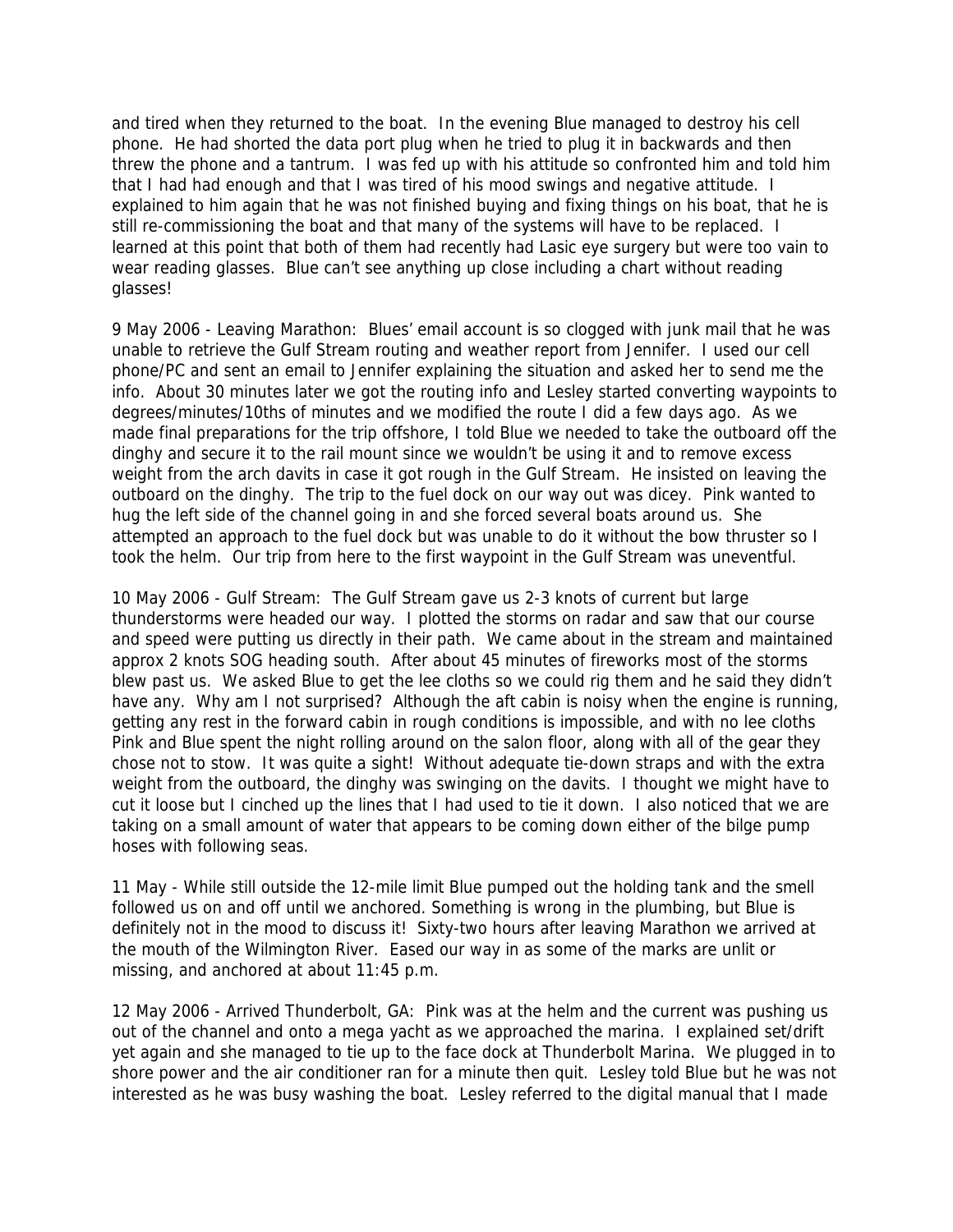and determined that we had an HP freon error, i.e. no water flow. I cleaned the strainer, which looked like it had never been cleaned, and then reprimed the AC RW pump. Restarted the AC and it worked fine. The owners rushed to finish washing the boat, took showers, and left to visit friends ashore. Lesley and I decided to grill steaks for dinner and enjoy some quiet time alone. When I went up to hook up the grill I noticed that we had lost the gas venturi overboard so we broiled the steaks in the oven, YUCK. We began to talk about mutiny at this point.

13-15 May 2006 - Thunderbolt, GA: I replaced the solenoid pack and fixed the bow thruster. I also repaired the fire extinguisher status lamp with a LED unit and rewired it. We can now tell that the extinguisher is OK. The foul smell from the plumbing is still hanging around and was so bad that we decided to leave the boat open instead of running the AC.

16 May 2006 - Departure from Thunderbolt, GA: I kept stressing the need for the Pink and Blue to start learning weather and navigation. The ride up the River was so scary for me that I could not stay on deck when we left. Pink wanted to discuss departure from the dock and I had a hard time explaining the process as she still does not understand the boats movements. On the way to the fuel dock I asked how much fuel we needed to take on and discovered that they had not entered any info in their log since Key West so they had no idea how much fuel we'd used. Lesley found what appeared to be engine hour readings and did the calculation for them. Blue was very pissy and eager to correct Pink whenever she made a mistake. We departed Thunderbolt and as usual, no guidebook or chart in the cockpit and I thought for sure we were going aground more than once. At a split in the ICW I went down and got the chart and told Blue to navigate. Once we were offshore I put the cruising chute up and then showed Blue how to take it down without messing with the main. Whenever the sails were up and engine off, Blue made comments about how this is the way cruising is supposed to be. I had to remind him that when you are making a delivery you have to maintain suitable boat speed. I cooked again, bratwurst, fried potatoes etc., and Pink did dishes. We drew up a new 2-hour watch schedule and drew straws: Blue, Lesley, Bobby, and Pink. We should be in Charleston by 8:00 a.m. tomorrow.

17-19 May 2006 - Charleston, SC: Pink stayed right in the middle of the shipping channel all the way into Charleston Harbor. As we approached the 56-foot bridge on the Ashley River Blue asked me what his mast clearance was. I told him to check his manual! As we turned into a fairway on the inside of the face dock, Lesley and I decided to stand by if needed but to let the two of them get the boat in and tied up. Pink continues to have problems with currents so I had to talk her through it again. Blue still doesn't know how to tie the bow line to a cleat!!! As we finished securing the lines one of the marina staff said something to the Blue and he replied, "it's my boat but I'm not in charge." It's obvious to us now that our assistance is not appreciated but is now openly resented.

As was our stay in Thunderbolt, Pink and Blue were more interested in talking with or visiting friends and reading email than in checking weather or doing route planning or meal prep. Since Pink never updated the provision spreadsheet Lesley started for her, she's the only one who has a clue where some items are located. Lesley couldn't find rice for our dinner aboard – Pink and Blue are going out with friends again - so Lesley enlisted the unwilling help of Pink in locating it. On the 18th Pink announced that she was out of cell phone minutes so could no longer check weather. Lesley reminded her that she could wait until her "free" minutes, i.e., after 9:00 p.m., but she said that was past her bedtime and she wasn't going to stay up late to download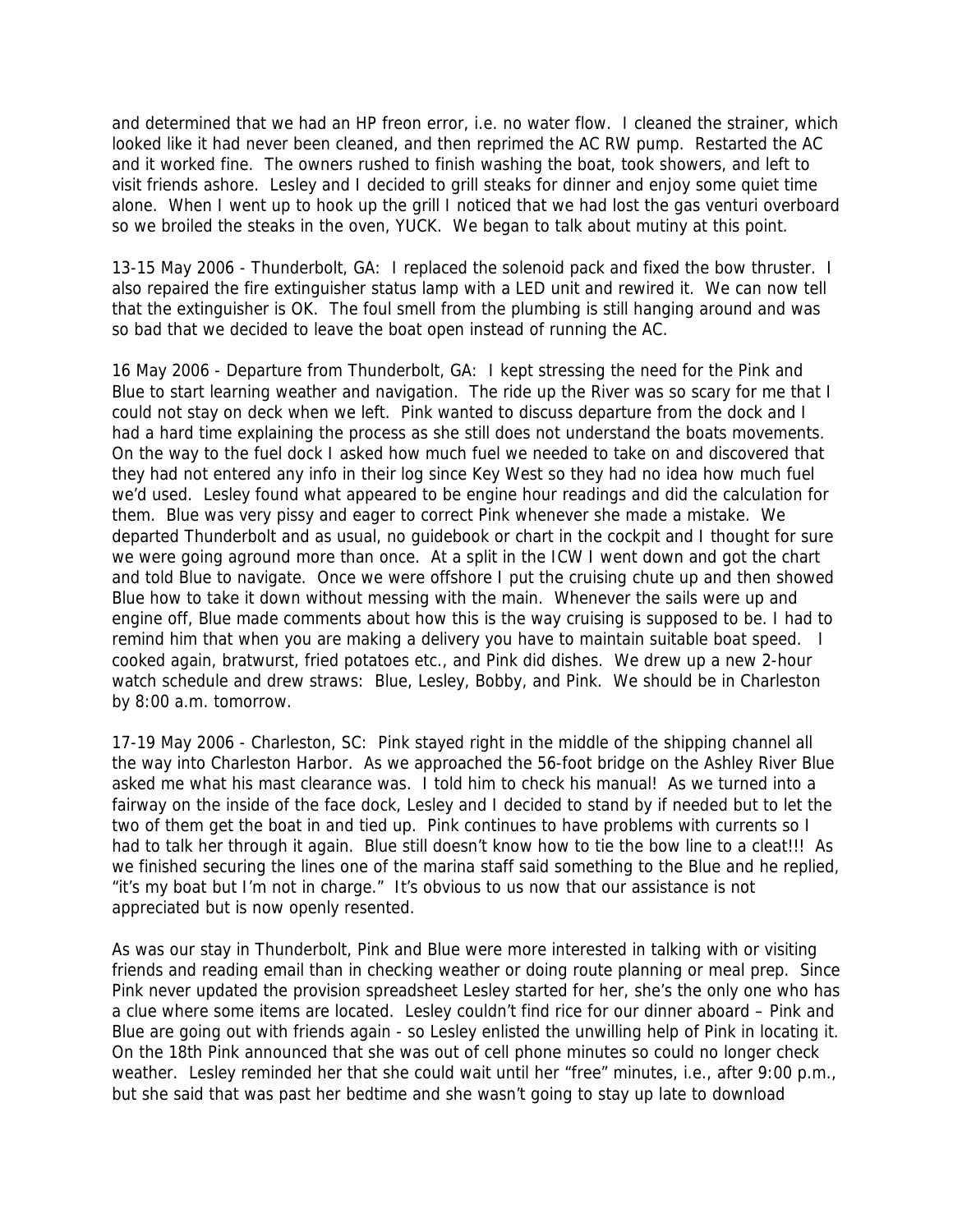weather. It's not like she'd been getting the right forecasts anyway. We had been getting the daily offshore and coastal weather as a matter of survival. They did find a WIFI hot spot and downloaded weather - the wrong weather again – local NBC TV weather for Charleston and vicinity! I explained again about the NOAA web site and the weather regions that NOAA provides forecasts for. I had planned to cook something for our upcoming overnight and decided to let it ride and see what happens. We have some leftover cutlets that Lesley made a few nights ago that we can serve but want to see what happens tonight at dinnertime.

19 May 2006 - Offshore: We left Charleston at 1:30 p.m. and cleared the channel enroute to Bald Head Island. We started off by raising the jib and then trying to get the main up. Pink could not hold the bow into the wind so we struggled to get the main sail up. I was worn out trying to winch up the main until Lesley took the helm and got the bow into the wind. Pink and Blue cooked dinner, hamburger steaks and instant mashed potatoes. The night was uneventful except for the stuff from the forward cabin, a guitar, new TV, cushions, all ended up strewn about the salon. As usual, another discussion over SOG, time enroute, engine speed ensued. I relieved Lesley at 7:00 a.m. on 20 May while she went below to make coffee. Pink and Blue both still asleep. We raised the jib and motor-sailed for about 2 hours in light rain until we approached the Cape Fear channel. We dropped the jib and turned up into the channel with about 2 knots of current on the nose. As we discussed whether we should wake Pink up for the rest of her watch, the winds and rain picked up. I increased the engine speed up to 2200 RPM to maintain 4 knots and Blue stepped through the companionway and directed, "no more that 2200 RPM!" I told him that he was now at the helm and that a fishing boat and a tug pulling a barge were on our stern, then Lesley and I went below. Blue made a comment about his engine/prop problem and what IP and someone in Thunderbolt had told him, which he chose not to share with us at any time during the trip. As we approached Bald Head Island the wind picked up to 30 knots and it started hailing. Lesley said "there's no way they can get this boat to the dock in these conditions by themselves," so we put on our foul weather gear. Lesley glanced out the window and saw the tug pass dangerously close at about the same time I heard the tug captain hail us on the radio. I was prepared to come on deck if necessary when Blue yelled down to us that they needed help on deck. I asked him what help he wanted. He got red faced and said he needed help on deck. I again asked him what help he needed and he said, "Don't make me get ugly! Ask Pink - she's the skipper!" This blew my mind and I confronted him and told him that this was not a game. I came on deck and asked Pink if she had contacted the dock master. She said she had and I asked her if we were going in port or starboard to. She said she couldn't understand the dock master's instructions, so I called the dock master and clarified that it was going to be a port side tie up. About this time Pink completely missed the harbor entrance and I had to get her to turn back to the entrance. Things went downhill quickly. I asked the Blue which slip they were assigned and he said 05. Lesley asked which dock and no one seemed to know so I called the dock master again. Just as the dockmaster said "F5," Lesley noticed a piece of paper next to the companionway hatch that had "F5" written on it! Lesley rigged the bow line, I had the spring line, and Blue was at the stern. Bow thruster and engine galore as we approached the slip. I stepped onto the dock, took the bow line from Lesley and secured it and the spring line. I turned to take the stern line from Blue who was still aboard (I thought) and he was standing on the dock with both ends of the stern line in his hands. I tossed one end of the line to Pink and told her to cleat it but she didn't know how. Lesley grabbed the line and put it on the cleat. After securing the boat Lesley and I took a walk to check out the marina grounds and get away from the boat and owners. The atmosphere on the boat is now intolerable; we don't just feel uncomfortable, we